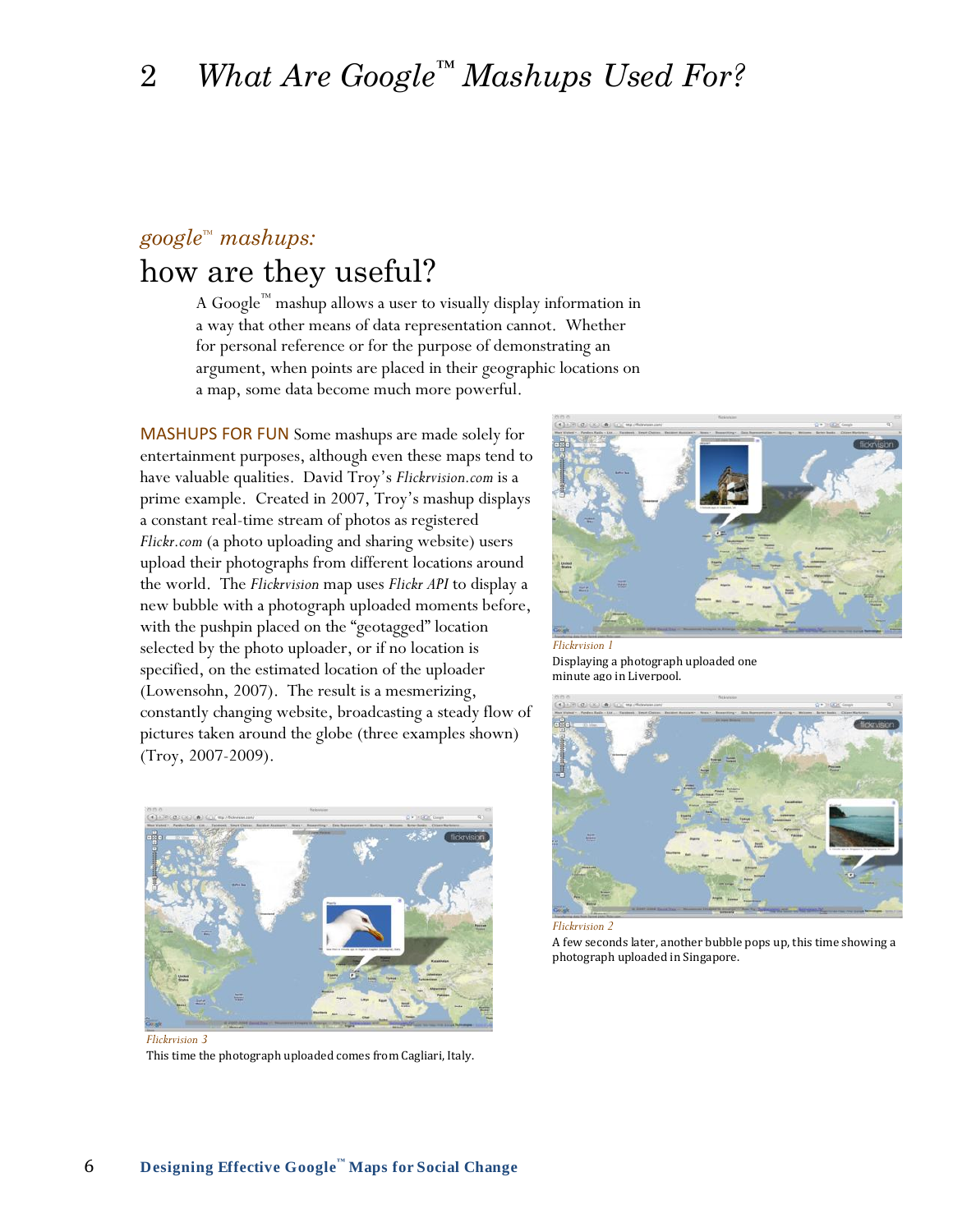Unlike any other stream of photos being uploaded by thousands of users, *Flickrvision* allows its viewers to conceptualize the locations of these photographs as the pushpins and bubbles jump around the globe to represent the location of the photo.

## MASHUPS FOR EVERYDAY LIFE Adam Ostrow, Editor-in-Chief of

*Mashable.com*, lists some of his favorite Google™ mashups in his article, "13 Must-See Google Maps Mashups". Included in his top picks is a telephone prefix locator, which allows users to input the area code and first three digits of a telephone number and see a mapped estimated location of the call's origin. Also on Ostrow"s list is a mashup entitled "TaxiWiz," which lets users type in start and end points to a proposed cab ride and see the best route and an estimated fare, available for 21 major cities (shown at right for Boise, Idaho). Another popular mashup that Ostrow includes on his list is *WalkJogRun.net*, a map that lets users plot a route on the map by clicking a mouse, then calculate distance, time, and elevation. Users may even use their home addresses or zip codes to look up routes that have already been plotted by other users in their areas (Ostrow, 2007).



MASHUPS FOR A CAUSE While these mashups serve a useful purpose in providing users with helpful information, their primary functions do not involve making or supporting a claim. Online mappers have found another useful application for Google™ mashups, namely, creating visual representations of information that indicates or supports a need for change in a community. In the spring of 2006, Trinity College freshmen Jared Kazanovicz and Michael Miyashiro teamed up with a local Hartford organization, Hartford Areas Rally Together (HART), to create a Mashup of Hartford"s "Problem Properties," hoping to meet a few ends. Prior to the creation of the map, all information on these buildings lived on paper at HART"s downtown office. The map"s first intention was simply to provide a visual representation of where Hartford"s run down and abandoned buildings are, allowing HART"s team to better conceptualize the information. The map"s second purpose was to allow HART to have a more efficient system for storing and retrieving their data on each property. The map"s creators also hoped it would serve as leverage for



### *TaxiWiz, Boise, ID*

*TaxiWiz.com*, available for 21 cities as of April 2009, allows users to enter a start and end address and receive an estimated cab fare for the trip (Taxi Wiz, Inc., 2007-2008).